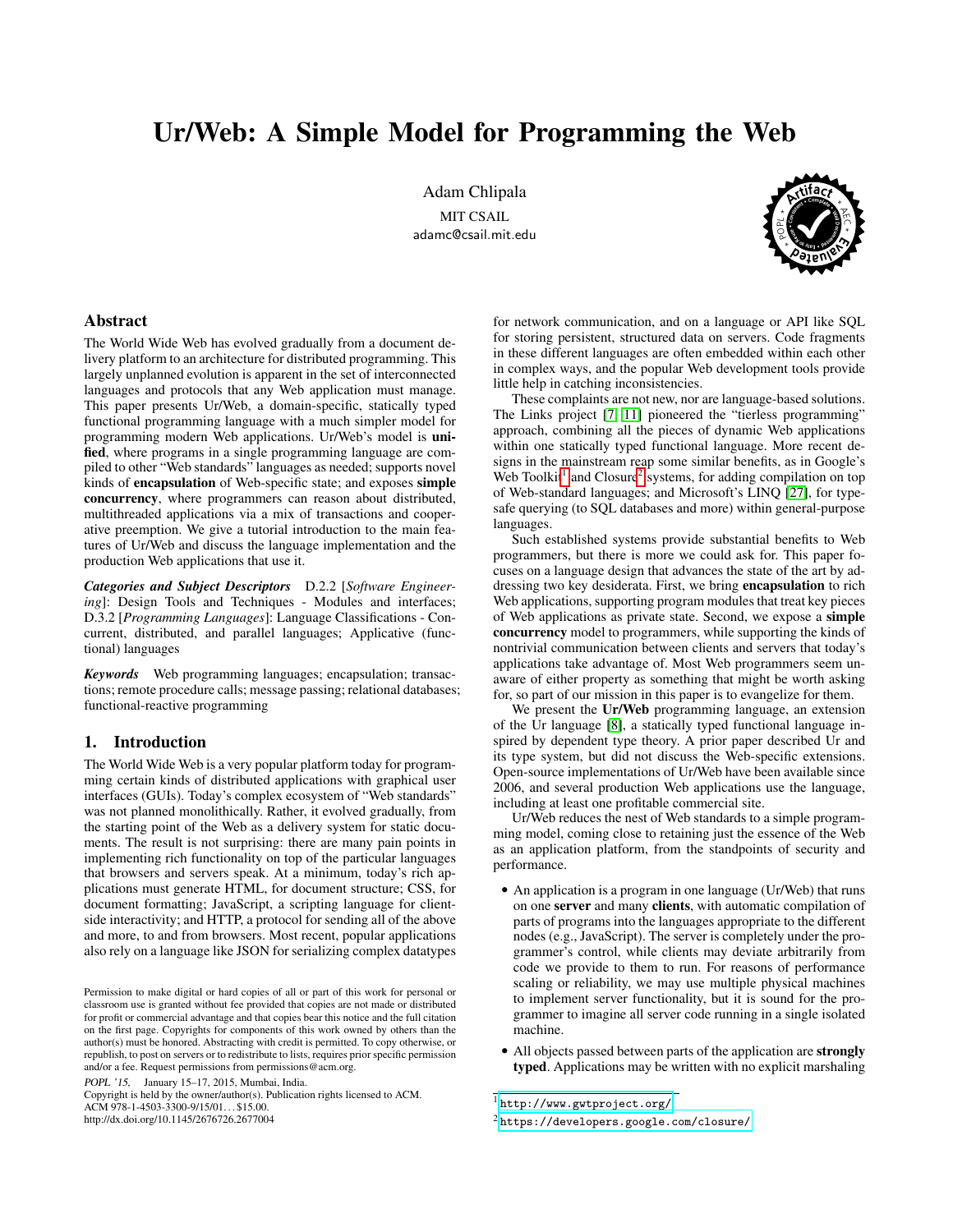or other conversion of data between formats. Where snippets of code appear as first-class values, they are presented as abstract syntax trees, ruling out flaws like *code injection vulnerabilities* that rely on surprising consequences of concatenating code-asstrings.

- The only persistent state in the server sits in an SQL database, accessed through a strongly typed SQL interface.
- The server exposes a set of typed functions that are callable remotely. A client begins interacting with the application in a new browser tab by making a remote procedure call to one of these functions, with arbitrary correctly typed arguments. The server runs the associated function atomically, with no opportunity to observe interference by any other concurrent operations, generating an HTML page that the client displays.
- The HTML page in a client may contain traditional *links* to other pages, which are represented as suspended calls to other remotely callable functions, to be forced when a link is followed, to generate the new HTML page to display.
- Any HTML page may also contain embedded Ur/Web code that runs in the client. Such code may spawn as many clientside threads as is convenient, and the threads obey a cooperative multithreading semantics, where one thread runs at a time, and we only switch threads during well-defined blocking operations. Threads may modify the GUI shown to the user, via a functional-reactive programming system that mixes dataflow programming with imperative callbacks.
- Client-side thread code may also make blocking remote procedure calls treated similarly to those for regular links. Such a call may return a value of any function-free type, not just HTML pages; and the thread receiving the function result may compute with it to change the visible GUI programmatically, rather than by loading a completely new page. As before, every remote procedure call appears to execute atomically on the server.
- Server code may allocate typed message-passing channels, which may be both stored in the database and returned to clients via remote function calls. The server may send values to a channel, and a client that has been passed the channel may receive those values asynchronously. Channel sends are included in the guarantee of atomicity for remote calls on the server; all sends within a single call execution appear to transfer their messages to the associated channels atomically.

The next section expands on these points with a tutorial introduction to Ur/Web. We highlight the impact on the language design of our goals to support encapsulation and simple concurrency. Next, we describe key implementation techniques in the Ur/Web compiler and runtime system, and we evaluate the effectiveness of the language, partly through surveying deployed applications that use it.

The open-source implementation of Ur/Web is available at:

<http://www.impredicative.com/ur/>

## 2. A Tutorial Introduction to Ur/Web

We will introduce the key features of Ur/Web through a series of refinements of one example, a multiuser chat application. Visitors to the site choose from a selection of chat rooms, each of which maintains a log of messages. Any visitor to a chat room may append any line of text to the log, and there should be some way for other users to stay up-to-date on log additions. We start with a simple implementation, in the style of 20th-century Web applications, before it became common to do significant client-

```
table room : { Id : int, Title : string }
table message : { Room : int, When : time,
                    Text : string }
fun chat id =
 let
  fun say r = dml (INSERT INTO message (Room, When, Text)
      VALUES ({[id]}, CURRENT_TIMESTAMP, {[r.Text]}));
    chat id
 in
   title <− oneRowE1 (SELECT (room.Title) FROM room
                       WHERE \text{room.id} = \{[\text{id}]\}\);
   log <− queryX1 (SELECT message.Text FROM message
                    WHERE message.Room = {[id]}
                   ORDER BY message.When)
                 (fn r \implies \text{cm1}> \{ [r.Text] \} \br/></xml>);
   return <xml><body>
    <h1>Chat Room: {[title]}</h1>
    <form>
     Add message: <textbox{#Text}/>
     <submit value="Add" action={say}/>
    </form>
    <hr/>
    {log}
   </body></xml>
 end
fun main () = rooms <− queryX1 (SELECT * FROM room
                     ORDER BY room.Title)
            (fn r => <xml><li><a link={chat r.Id}>
                       {[r.Title]}</a></li></xml>);
  return <xml><body>
   <h1>List of Rooms</h1>
   {rooms}
 </body></xml>
```
<span id="page-1-0"></span>Figure 1. A simple chat-room application

side scripting. We evolve toward a version with instant updating upon all message additions, where a chat room runs within a single HTML page updated incrementally by client-side code. Along the way, we highlight our running themes of **encapsulation** and **simple** concurrency.

#### 2.1 HTML and SQL

Mainstream modern Web applications manipulate code in many different languages and protocols. Ur/Web hides most of them within a unified programming model, but we decided to expose two languages explicitly: HTML, for describing the structure of Web pages as trees, and **SQL**, for accessing a persistent relational database on the server. In contrast to mainstream practice, Ur/Web represents code fragments in these languages as first-class, strongly typed values. We use the type system of Ur [\[8\]](#page-12-3) to define rich syntax tree types, where the generic type system is sufficient to enforce the typing rules of the embedded languages, HTML and SQL. Going into the details of type encoding would take us off-track in this paper, so the reader may pretend that Ur/Web includes special builtin support for type-checking HTML and SQL.

Figure [1](#page-1-0) gives our first chat-room implementation, relying on embedding of HTML and SQL code. While in general Ur/Web programs contain code that runs on both server and clients, all code from this figure runs on the server, where we are able to enforce that it is run exactly as written in the source code.

The first two lines show declarations of SQL tables, which can be thought of as mutable global variables of type "multiset of records." Table room's records contain integer IDs and string titles, while table message's records contain integer room IDs,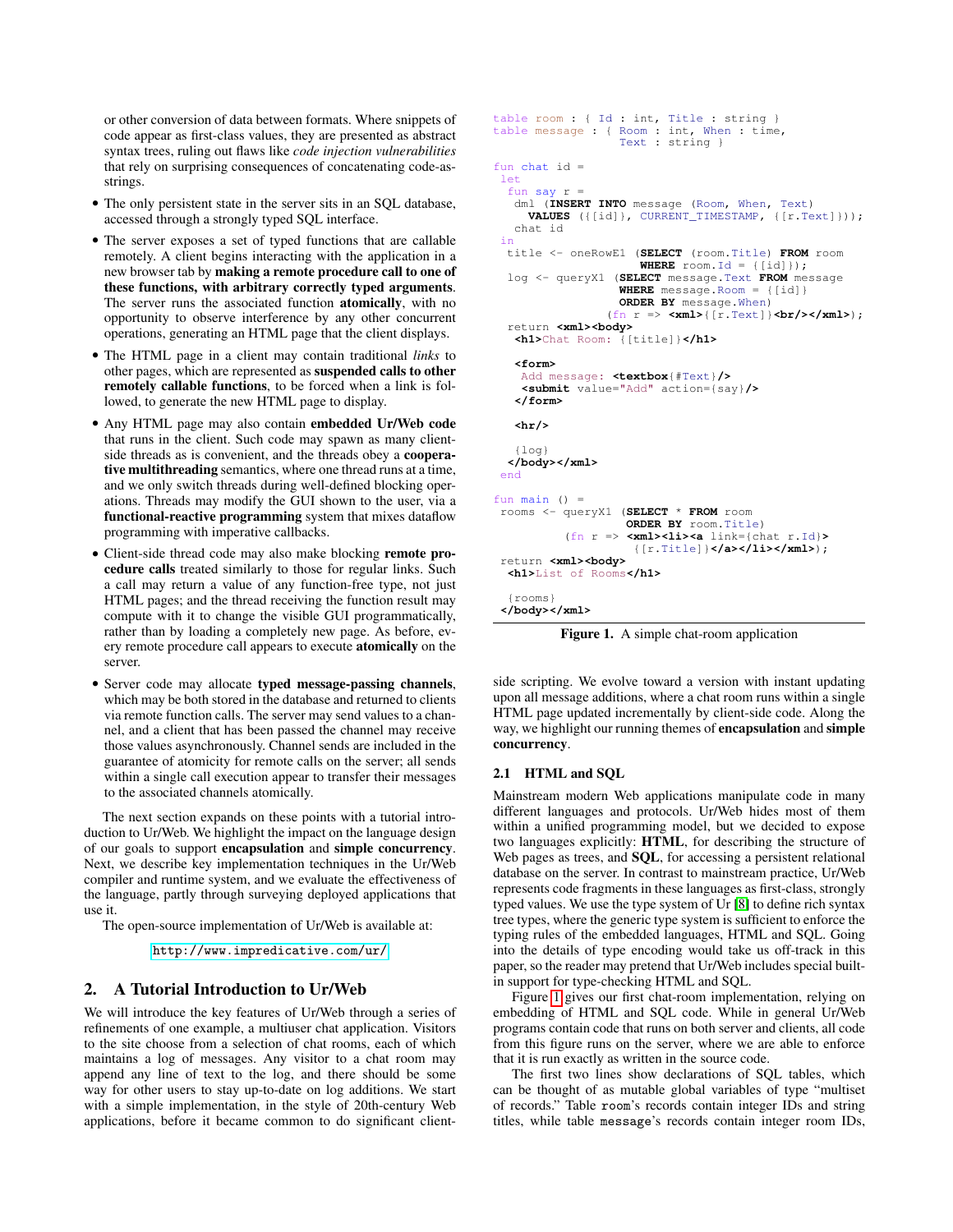timestamps, and string messages. The former table represents the set of available chat rooms, while the latter represents the set of all (timestamped) messages sent to all rooms.

It is unusual for a programming language to treat SQL tables as declared within the language. The more common view is that the SQL database exists as a resource "out there somewhere," and the programming language merely connects to it. Our strange choice has important consequences for encapsulation, which we will get to shortly.

We direct the reader's attention now to the declaration of function main, near the end of Figure [1.](#page-1-0) Here we see Ur/Web's syntax extensions for embedded SQL and HTML code. Such notation is desugared into calls to constructors of abstract syntax tree types, at which point the normal Ur type-checker may validate the typecorrectness of embedded fragments. The main definition demonstrates two notations for "antiquoting," or inserting Ur code within a quoted code fragment. The notation {e} asks to evaluate expression e to produce a subfragment to be inserted at that point, and notation {[e]} adds a further stage of formatting e as a literal of the embedded language (using type classes [\[37\]](#page-12-4) as in Haskell's show). Note that we are *not* exposing syntax trees to the programmer as strings, so neither antiquoting form presents any danger of *code injection attacks*, where we accidentally interpret user input as code.

What exactly does the main definition do? First, we run an SQL query to list all chat rooms. In our tutorial examples, we will call a variety of functions from Ur/Web's standard library, especially various higher-order functions for using SQL query results. We adopt a typographic convention for documenting each library function briefly, starting with queryX1, used in main:

queryX1 Run an SQL query that returns columns from a single table (leading to the 1 in the identifier), calling an argument function on every result row. Since just a single table is involved, the input to the argument function can be a record with one field per column returned by the query. The argument function should return XML fragments (leading to the X in the identifier), and all such fragments are concatenated together, in order, to form the result of queryX1.

Note that a remotely callable function like main lives in a distinguished monad for input-output [\[29\]](#page-12-5) as in Haskell, since Ur is purely functional. Thus, we use the <- notation to run an effectful computation and bind its result to a variable, and we call the return function to lift pure values into trivial computations.

The remaining interesting aspect of main is in its use of an HTML <a> tag to generate a hyperlink. Instead of denoting a link via a URL as in standard HTML, we use a link attribute that accepts a *suspended Ur/Web remote function call*. In this case, we call chat, which is defined earlier. The Ur/Web implementation handles proper marshaling of arguments in suspended calls.

Now let us examine the implementation of function chat, providing a page for viewing the current message log of a chat room. First, there is a nested definition of a function say, which will be called to append a message to the log.

dml Run a piece of SQL code for its side effect of mutating the database. The function name refers to SQL's data manipulation language.

This particular invocation of dml inserts a new row into the message table with the current timestamp, after which we display the same page as chat itself would generate. Note that say, like all remotely callable functions, appears to execute atomically, so the programmer need not worry about interleavings between concurrent operations by different clients. To tune performance, programmers might want to indicate the boundaries of atomic execution units explicitly, but we have found that it works well to make the atomic units be precisely the remote calls, which saves programmers from needing to write any explicit code to begin or end transactions.

The main body of chat runs appropriate queries to retrieve the room name and the full, sorted message log.

oneRowE1 Run an SQL query that should return just one result row containing just a single column (justifying the 1) that is computed using an arbitrary SQL expression (justifying the E). That one result value becomes the result of the oneRowE1 call.

We antiquote the query results into the returned page in an unsurprising way. The only new feature involves HTML forms. In general, we tag each input widget with a *record field name*, and then the submit button of the form includes, in its action attribute, an Ur/Web function that should be called upon submission, on *a record built by combining the values of all the input widgets*. We will not say any more about HTML forms, which to some extent represent a legacy aspect of HTML that has been superseded by client-side scripting. Forms are a non-Turing-complete language for input solicitation, and these days it is more common to use a Turing-complete language (JavaScript) for the same task.

Note that this first example already displays a small bit of encapsulation: the local function say may only be referenced within the declaration of chat. Clients may ignore the intended order of link-following and visit say directly, but we at least know our application itself will not accidentally generate links to say outside the intended scope.

Compiling an application to run on the real Web platform requires exposes remotely callable functions (like main, chat, and say) via URLs. Ur/Web automatically generates pleasing URL schemes by *serializing the function-call expressions* that appear in places like link attributes. For instance, the link to chat in the declaration of main is compiled to a URL /chat/NN, where NN is a textual representation of the room ID. The link to say within the submit button above is compiled like /say/NN, including the value of a local variable id implicitly captured in the function.

The Ur/Web compiler handles generation of URL schemes in such a way that it is guaranteed that no two functions will wind up with conflicting schemes. This approach contrasts sharply with the manual URL routing found in most mainstream frameworks. There are serious costs to modularity when composing two libraries requires understanding their URL schemes.

Some other systems, like the PLT Scheme Web Server [\[20\]](#page-12-6) and Links [\[11\]](#page-12-1), avoid the problem by generating non-human-readable URLs, standing for continuation references. We prefer to keep URLs readable, since they serve as a common interface with the broader Internet world. However, Links pioneered many of the other design elements on display in Figure [1,](#page-1-0) including type-safe combination of HTML and database code within a single language. One further key difference is that Ur/Web works with direct embedding of SQL code, whereas Links compiles to SQL from a subset of itself, presented as a monadic query language [\[7\]](#page-12-0).

The key distinguishing elements of Ur/Web's design, in comparison to past languages, become clearer when we turn to taking better advantage of encapsulation. Before doing so, we pause to discuss some relative strengths and weaknesses of the HTML and SQL encodings in Ur/Web.

Ur/Web effectively encodes XML with algebraic datatypes, which are not expressive enough to capture all of the constraints associated with XML schemas. *Regular expression types* [\[19\]](#page-12-7) are an established approach to enforcing the rules of XML more literally, and they have been integrated with ML-style languages in the OCamlDuce project [\[16\]](#page-12-8). Programmers may benefit from that style of more precise type-checking. On the other hand, more complex static checking of XML may be more difficult for programmers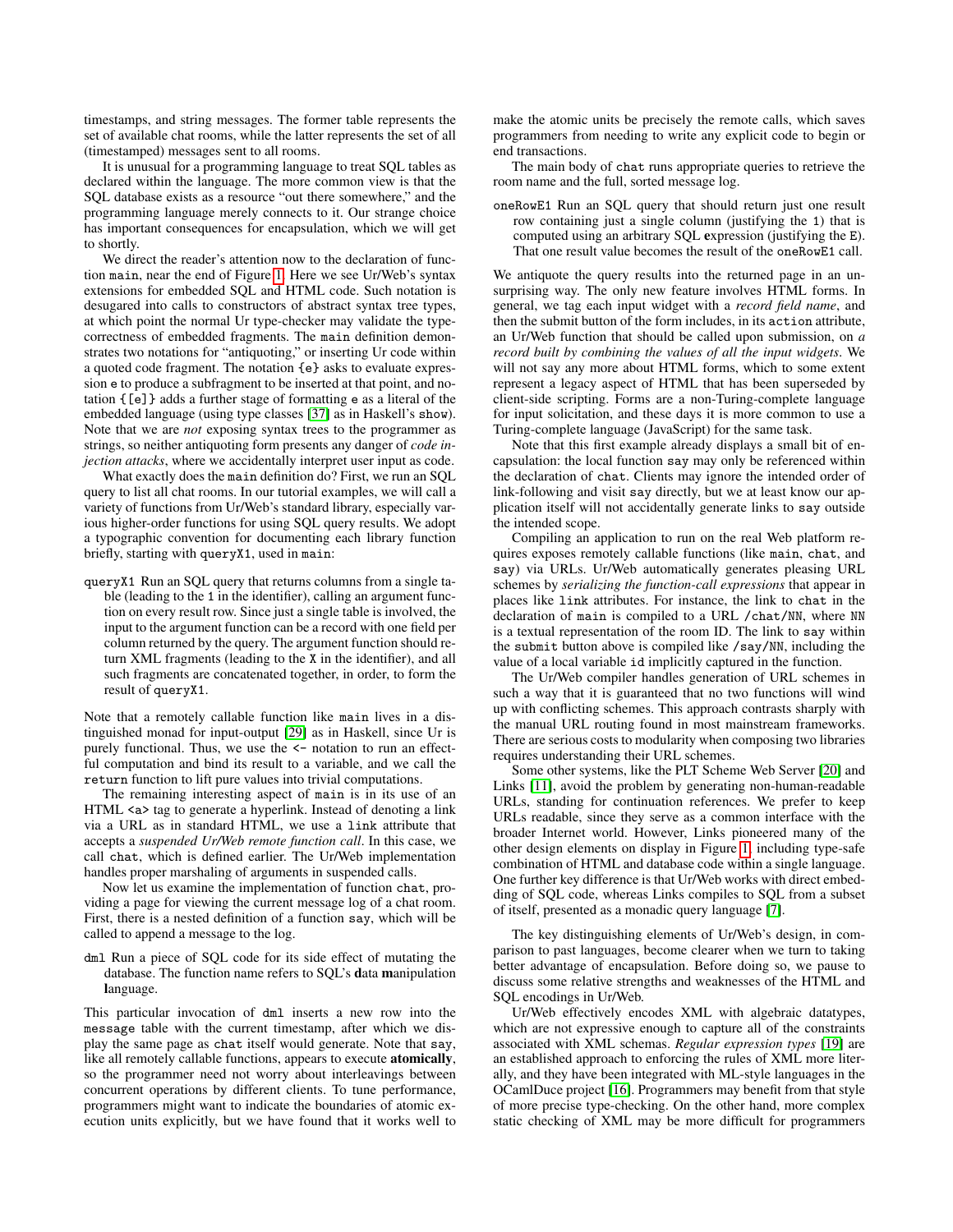```
structure Room : sig
 type id
 val rooms : transaction (list {Id : id,
                                  Title : string})
val chat : id −> transaction page
end = struct
 (* ...copies of old definitions of room, message,
        and chat... *)
 val rooms = queryL1 (SELECT * FROM room
                        ORDER BY room.Title)
end
fun main () = rooms <− Room.rooms;
 return <xml><body>
   <h1>List of Rooms</h1>
   {List.mapX (fn r =>
     <xml><li><a link={Room.chat r.Id}>
      {[r.Title]}</a></li></xml>) rooms}
 </body></xml>
```
<span id="page-3-0"></span>Figure 2. A modular factorization of the first application

to understand. An additional benefit of Ur/Web's approach is that XML checking need not be built into the language (as it is in, e.g., OCamlDuce) but is instead encoded as a library using Ur's rich but general-purpose type system [\[8\]](#page-12-3). We use row types to encode context constraints on XML elements, so that the generic Ur typeinference engine may do the rest of the work.

A similar comparison may be drawn with other approaches to encoding relational database queries. The *language-integrated query* approach represents queries within a restricted subset of the host programming language, rather than working with explicit embedded syntax of a language like SQL. Microsoft's LINQ [\[27\]](#page-12-2) is the well-known example that gives the approach its name, but the contemporaneous Links language [\[7,](#page-12-0) [11\]](#page-12-1) uses static type checking and term rewriting to provide more principled guarantees about which expressions will compile to SQL successfully. Ur/Web encodes SQL as a library, with no special type-inference support required in the compiler, and the programmer benefits from the explicit control over exactly which code will be passed to the database system. Performance fine-tuning may be most effective with this sort of direct approach. On the other hand, explicit manipulation of query syntax can be more tedious than writing query code directly in the host language, relying on compilation to the language of a database system; and the use of multiple languages encourages some amount of duplicate definition of library functions. Overall, on this comparison point the author is agnostic and could imagine a successor to Ur/Web being developed with language-integrated query.

#### 2.1.1 Adding More Encapsulation

The application in Figure [1](#page-1-0) is rather monolithic. The database state is exposed without restrictions to all parts of the application. We would not tolerate such a lack of encapsulation in a large traditional application. Chunks of functionality should be modularized, e.g. into classes implementing data structures. The database tables here are effectively data structures, so why not try to encapsulate them as well?

The answer is that, as far as we are aware, no prior language designs allow it! As we wrote above, the general model is that the SQL database is a preexisting resource, and any part of the application may create an interface to any part of the database. We analogize such a scheme to an object-oriented language where all class fields are public; it forecloses on some very useful styles of modular reasoning. It is important that modules be able to *create their own private database tables*, without requiring any changes to other source code, application configuration files, etc., for the same reason that we do not want client code of a dictionary class to change, when the dictionary switches to being implemented with hash tables instead of search trees.

Figure [2](#page-3-0) shows a refactoring of our application code, to present the chat-room table as a mutable abstract data type. We use Ur/Web's module system, which is in the ML tradition [\[23\]](#page-12-9). We have *modules* that implement *signatures*, which may impose information hiding by not exposing some members or by making some types *abstract*. Figure [2](#page-3-0) defines a module Room encapsulating all database access.

The signature of Room appears bracketed between keywords sig and end. We expose an abstract type id of chat-room identifiers. Ur/Web code in other program modules will not be able to take advantage of the fact that id is really int, and thus cannot fabricate new IDs out of thin air. The signature exposes two methods: rooms, to list the IDs and titles of all chat rooms; and chat, exactly the remotely callable function we wrote before, but typed in terms of the abstract type id. Each method's type uses the transaction monad, which is like Haskell's IO monad, but with support for executing all side effects atomically in a remote call.

The implementation of Room is mostly just a copying-andpasting of the bulk of the code from Figure [1.](#page-1-0) We only need to add a simple implementation of the rooms method.

- queryL1 Return as a list (justifying the L) the results of a query that only returns columns of one table (justifying the 1).
- List.mapX Apply an XML-producing function to each element of a list, then concatenate together the resulting XML fragments to compute the result of mapX.

The code for main changes to call methods of Room, instead of inlining database access.

This sort of separation of a data model is often implemented as part of the "model-view-controller" pattern. To our knowledge, that pattern had not previously been combined with guaranteed encapsulation of the associated database tables. It also seems to be novel to apply ML-style type abstraction to database results, as in our use of an id type here. We hope this example has helped convey one basic take-away message: giving first-class status to key pieces of Web applications makes it easy to apply standard language-based encapsulation mechanisms.

Strong encapsulation is not automatic when using conventional database engines. The database server will generally be configured to allow ad-hoc querying by humans and other applications, where the data abstraction in a particular Ur/Web application need not be respected. We imagine a future version of Ur/Web with tighter data storage integration, where by default only an application itself may access particular tables. For now, though, data abstraction for SQL tables remains useful as a way to reason about Ur/Web programs, and it is possible to associate each application with a new database user whose authentication credentials are only given to the application daemon. The Ur/Web compiler will automatically initialize the schema of a database, and each application checks on start-up that the schema matches what is present in its source code.

#### 2.2 Client-Side GUI Scripting

We will develop two more variations of the chat-room application. Our modifications will be confined to the implementation of the Room module. Its signature is already sufficient to enable our experiments, and we will keep the same main function code for the rest of the tutorial.

Our first extension takes advantage of *client-side scripting* to make applications more responsive, without the need to load a completely fresh page after every user action. Mainstream Web applications are scripted with JavaScript, but, as in Links and similar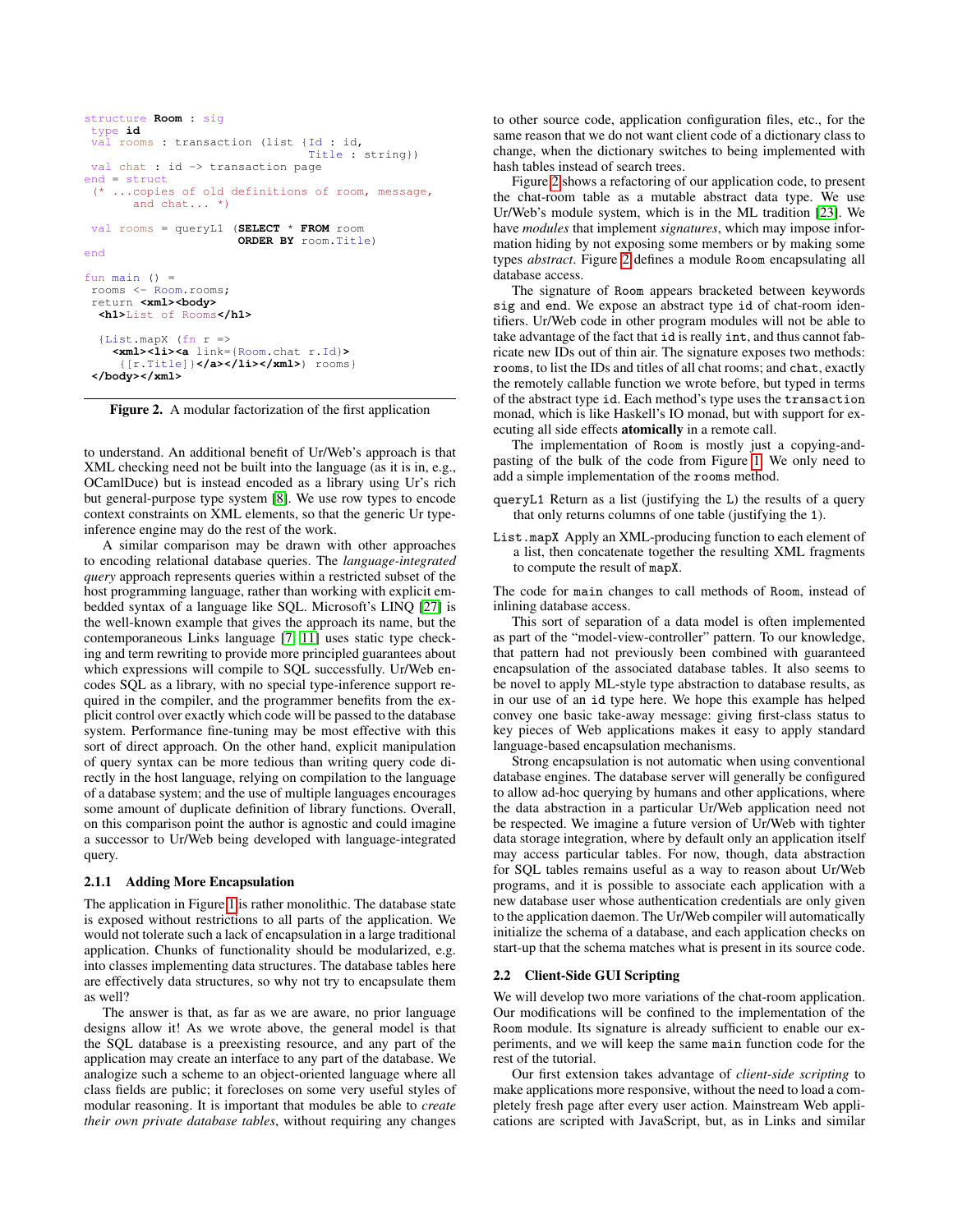```
structure Log : sig
 type t
 val create : transaction t
 val append : t -> string -> transaction {}
 val render : t −> xbody
end = struct
 datatype log =
     Nil
   | Cons of string * source log
 type t = {Head : source log,
             Tail : source (source log)}
 val create =
 s <− source Nil;
 s' <− source s;
  return {Head = s, Tail = s' }
 fun append t text =
   s <− source Nil;
   oldTail <− get t.Tail;
  set oldTail (Cons (text, s));
   set t.Tail s;
   log <− get t.Head;
   case log of
     Nil => set t.Head (Cons (text, s))
  | \equiv > return ()
 fun render' log =
   case log of
     Nil => <xml/>
   | Cons (text, rest) => <xml>
      {[text]}<br/>
 <dyn signal={log <− signal rest;
 return (render' log)}/>
     </xml>
 fun render t = <xml>
   <dyn signal={log <− signal t.Head;
                 return (render' log)}/>
 </xml>
end
```
<span id="page-4-0"></span>Figure 3. A module implementing a GUI for an append-only log

languages, Ur/Web scripting is done in the language itself, which is compiled to JavaScript as needed.

#### <span id="page-4-1"></span>2.2.1 Reactive GUIs

Ur/Web GUI programming follows the functional-reactive style. That is, to a large extent, the visible page is described via *dataflow*, as a pure function over some primitive streams of values. As the primitive streams evolve, the language runtime system automatically rerenders just those parts of the page that are affected. Languages like Flapjax [\[28\]](#page-12-10) and Elm [\[14\]](#page-12-11) adopt the stream metaphor literally, where the primitive streams represent, e.g., mouse clicks made by the user. Ur/Web adopts a less pure style, where we retain the *event callbacks* of imperative programming. These callbacks modify *data sources*, which are a special kind of mutable reference cells. The only primitive streams are effectively *the sequences of values that data sources take on*, where new entries are pushed into the streams mostly via imperative code in callbacks.

As a basic orientation to these concepts in Ur/Web, here is their type signature. We write :: to ascribe a *kind* to a type-level identifier, where, for instance,  $Type \rightarrow Type$  indicates a *type family* parameterized over one type argument. We write : to ascribe a type to a value-level identifier. As types and values occupy different namespaces, we often reuse an identifier (e.g., source) to stand for both a type and the run-time operation for allocating one of its instances.

|     | source :: Type $\rightarrow$ Type                                               |
|-----|---------------------------------------------------------------------------------|
|     | source : $\forall \alpha$ . transaction (source $\alpha$ )                      |
| get | $\cdot \quad \forall \alpha$ . source $\alpha \rightarrow$ transaction $\alpha$ |
|     | set : $\forall \alpha$ . source $\alpha \to \alpha \to \alpha$ transaction { }  |
|     |                                                                                 |
|     | signal :: Type $\rightarrow$ Type                                               |
|     | s_m : monad signal                                                              |
|     | signal : $\forall \alpha$ source $\alpha \rightarrow$ signal $\alpha$           |

That is, data sources are a polymorphic type family, with operations for allocating them and reading or writing their values. All such operations live inside the transaction monad, which contains imperative side effects in the manner of Haskell's IO monad [\[29\]](#page-12-5). *Signals*, or time-varying values, are another polymorphic type family, which happens to form a monad with appropriate operations, as indicated by the presence of a first-class dictionary s\_m witnessing their monadhood. One more key operation with signals is producing them from sources, via the value-level signal function, which turns a source into a stream that documents changes to the source's contents.

Figure [3](#page-4-0) demonstrates these constructs in use, in a module implementing a GUI widget for append-only logs. The module signature declares an abstract type t of logs. We have methods create, to allocate a new log; append, to add a new string to the end of a log; and render, to produce the HTML representing a log. The type of render may be deceiving in its simplicity; Ur/Web HTML values (as in the xbody type of HTML that fits in a document body) actually are all implicitly parameterized in the dataflow style, and they are equipped to rerender themselves after changes to the data sources they depend on.

The workhorse data structure of logs is an algebraic datatype log, which looks almost like a standard definition of lists of strings. The difference is that the tail of a nonempty log has type source log, rather than just log. We effectively have a type of lists that supports imperative replacement of list tails, but not replacement of heads.

The type t of logs is a record of two fields. Field Head is a modifiable reference to the current log state, and Tail is a "pointer to a pointer," telling us which source cell we should overwrite next to append to the list. Methods create and append involve a bit of intricacy to update these fields properly, but we will not dwell on the details. We only mention that the point of this complexity is to avoid rerendering the whole log each time an entry is appended; instead, only a constant amount of work is done per append, to modify the document tree at the end of the log. That sort of pattern is difficult to implement with pure functional-reactive programming.

The most interesting method definition is for render. Our prior examples only showed building HTML fragments that are vacuously dataflow-parameterized. We create dependencies via an HTML pseudotag called <dyn>. The signal attribute of this tag accepts a signal, a time-varying value telling us what content should be displayed at this point on the page at different times. Crucially, the signal monad rules out imperative side effects, instead capturing pure dataflow programming. Since it is a monad, we have access to the usual monad operations <- and return, in addition to the signal function for lifting sources into signals.

Let us first examine the definition of render', a recursive helper function for render. The type of render' is log -> xbody, displaying a log as HTML. Empty logs are displayed as empty HTML fragments, and nonempty logs are rendered with their textual heads followed by recursive renderings of their tails. However, the recursive call to render' is not direct. Instead it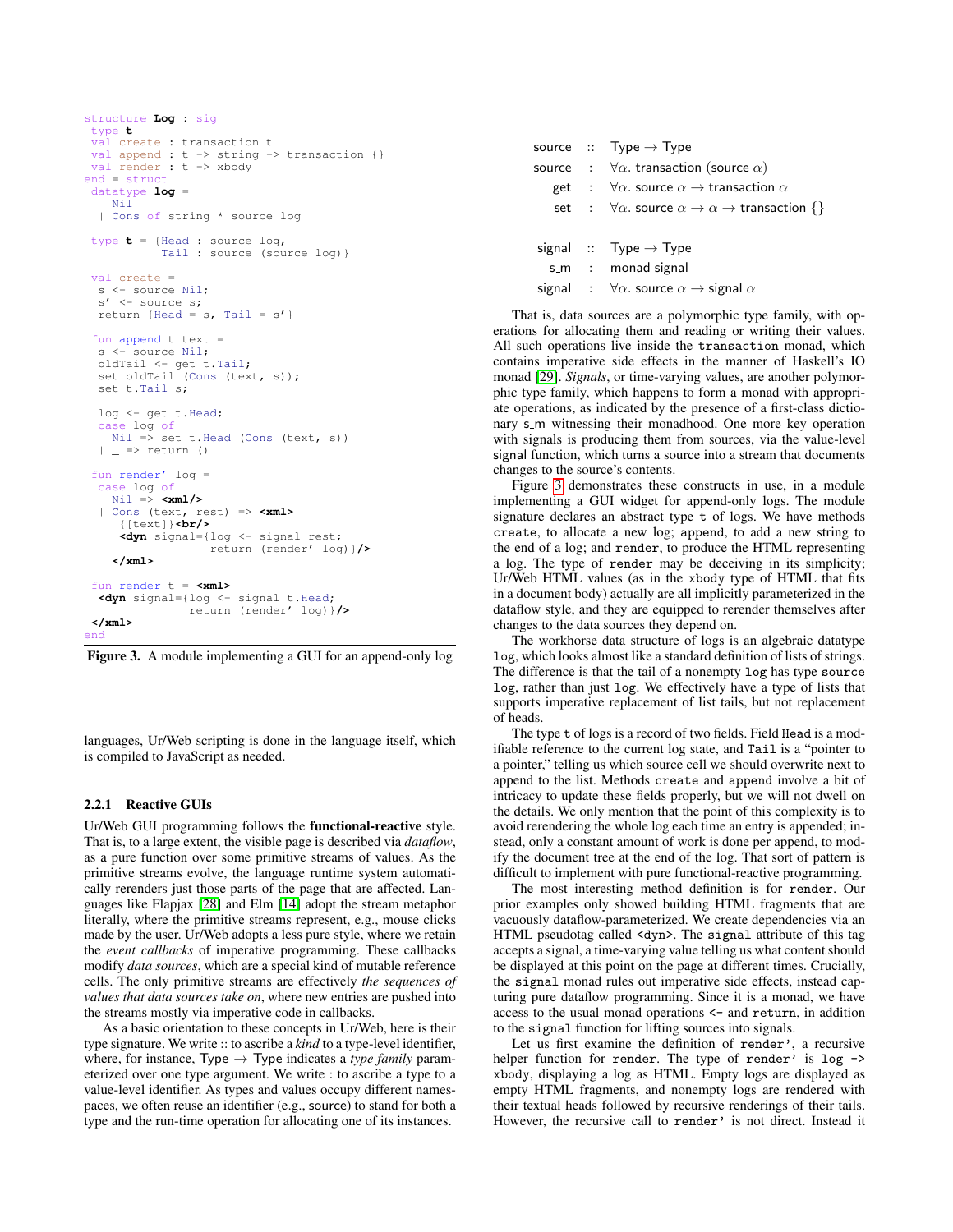appears inside a <dyn> pseudotag. We indicate that this subpage depends on the current value of the tail (a data source), giving the computation to translate from the tail's value to HTML. Now it is easy to define render, mostly just duplicating the last part of render'.

An important property of this module definition is that a rendered log automatically updates in the browser after every call to append, even though we have not coded any explicit coupling between these methods. The Ur/Web runtime system takes care of the details, once we express GUIs via parameterized dataflow.

*Client code may use logs without knowing implementation details*. The standard Web model involves imperative mutation of the document tree, which is treated as a public global variable. Mistakes in one code module may wreck subtrees that other modules believe they control. For instance, subtrees are often looked up by string ID, creating the possibility for two different libraries to choose the same ID unwittingly for different subtrees. With the Ur/Web model, the author of module Log may think of it as *owning* particular subtrees of the HTML document as private state. Standard module encapsulation protects the underlying data sources from direct modification by other modules, and rendered logs only have dataflow dependencies on the values of those sources.

Classic pure functional-reactive frameworks provide similar advantages, but it can be challenging to fit a full application into the model of pure stream transformers. In our experience, many programmers find the callback style easier to wrap their heads around. Consider the example of the Log module. We *could* express the log creation or rendering method as a function over a stream of requests to append entries. However, building these streams in practice may be nontrivial, forcing explicit demultiplexing of the variety of user actions and network responses that may produce log entries. (We see an example of multiple log-entry sources in the next subsection.) The usual modularity advantages of mutable state fit well in this GUI domain, and they are compatible with maintaining the dataflow part of functional-reactivity. Flapjax [\[28\]](#page-12-10) supports the imperative model, via a method for pushing events into *any* stream (even those that we might wish client code saw as read-only), but this method is suggested for use only in interfacing with legacy, callback-based code.

## 2.2.2 Remote Procedure Calls

The GUI widget for displaying the chat log is only one half of the story, if we are to write an application that runs within a single page. We also need a way for this application to contact the server, to trigger state modifications and receive updated information. Ur/Web's first solution to that problem is *remote procedure calls (RPCs)*, allowing client code to run particular function calls as if they were executing on the server, with access to shared database state. Client code only needs to wrap such calls to remotely callable functions within the rpc keyword, and the Ur/Web implementation takes care of all network communication and marshaling. Every RPC appears to execute atomically, just as for other kinds of remote calls.

Figure [4](#page-5-0) reimplements the Room module to take advantage of RPCs and the Log widget.

- List.foldl As in ML, step through a list, applying a function  $f$ to each element, so that, given an initial accumulator  $a$  and a list  $[x_1, \ldots, x_n]$ , the result is  $f(x_n, \ldots, f(x_1, a) \ldots)$ .
- List.app Apply an effectful function to every element of a list, in order.

The code actually contains few new complexities. Our basic strategy is for each client to maintain the timestamp of the *most recent* chat message it has received. The textbox for user input is associated with a freshly allocated source string, via the <ctextbox> pseudotag ("c" is for "client-side scripting"). Whenever the user

```
structure Room : sig
 type id
 val rooms : transaction (list {Id : id,
                                   Title : string})
 val chat : id −> transaction page
end = struct
 table room : { Id : int, Title : string }
table message : { Room : int, When : time,
                     Text : string }
 val rooms = queryL1 (SELECT * FROM room
                        ORDER BY room.Title)
 (* New code w.r.t. Figure 2 starts here. *)
 fun chat id =
   let
    fun say text lastSeen =
     dml (INSERT INTO message (Room, When, Text)
          VALUES ({[id]}, CURRENT_TIMESTAMP, {[text]}));
     queryL1 (SELECT message.Text, message.When
              FROM message
              WHERE message.Room = {[id]}
               AND message.When > {[lastSeen]}
              ORDER BY message.When DESC)
    val maxTimestamp =
     List.foldl (fn r acc => max r.When acc) minTime
   in
    title <− oneRowE1 (SELECT (room.Title) FROM room
                        WHERE room.Id = {[id]});
    initial <− queryL1 (SELECT message.Text,
                           message.When
                         FROM message
                        WHERE message.Room = {[id]}
                        ORDER BY message.When DESC);
    text <− source "";
    log <− Log.create;
    lastSeen <− source (maxTimestamp initial);
   return <xml><br/>body onload={
      List.app (fn r => Log.append log r.Text) initial}>
     <h1>Chat Room: {[title]}</h1>
     Add message: <ctextbox source={text}/>

      txt <− get text;
      set text "";
      lastSn <− get lastSeen;
      newMsgs <− rpc (say txt lastSn);
     set lastSeen (maxTimestamp newMsgs);
      List.app (fn r => Log.append log r.Text)
       newMsgs}/>
     <hr/>
     {Log.render log}
    </body></xml>
   end
end
```
<span id="page-5-0"></span>Figure 4. A client-code-heavy chat-room application

modifies the text shown in this box, the associated source is automatically mutated to contain the latest text. When the user clicks a button to send a message, we run the callback code in the button's onclick attribute, *on the client*, whereas the code for this example outside of on\* attributes runs on the server. This code makes an RPC, telling the server both the new message text and the last timestamp that the client knows about. The server sends back a list of all chat messages newer than that timestamp, and client code iterates over that list, adding each message to the log; and then updates the last-seen timestamp accordingly, taking advantage of the fact that the RPC result list will never be empty, as it always contains at least the message that this client just sent. An onload event handler in the body tag initialized the log in the first place, appending each entry returned by an initial database query.

Note how seamless is the use of the Log module. We allocate a new log, drop its rendering into the right part of the page, and peri-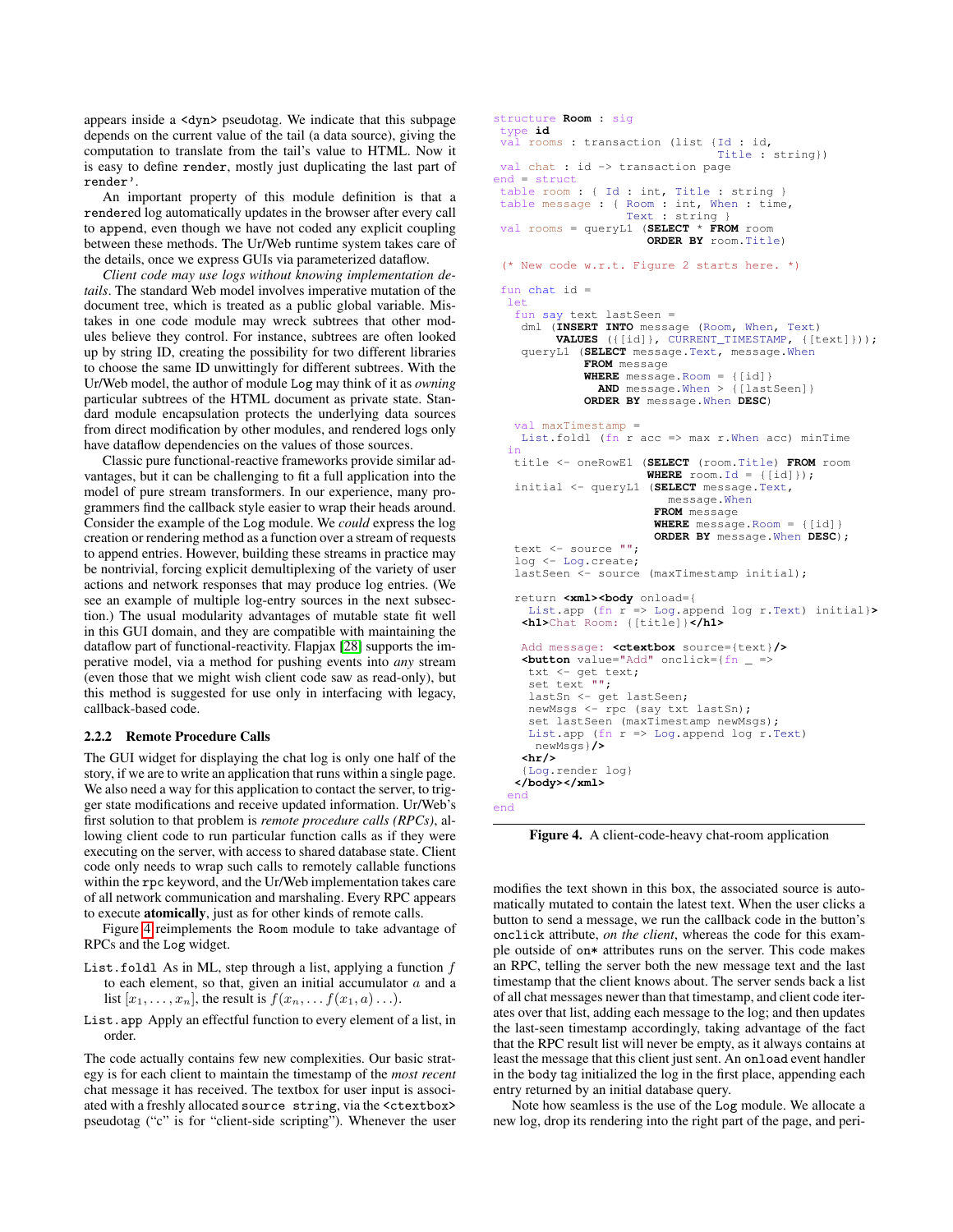```
fun main () = tag <− source "";
  image <− source <xml/>;
 return <xml><body>
   Tag: <ctextbox source={tag}
    onchange={tag <− get tag;
    found <- rpc (tagExists tag);
     if found then
      set image <xml>
       <img src={url (serveImage tag)}/></xml>
     else return ()}/><br/>
   <dyn signal={signal image}/>
```
<span id="page-6-0"></span>

odically append to it. Pure functional-reactive programming would require some acrobatics to interleave the event streams generated as input to the log system, from the two syntactically distinct calls to Log.append. Another challenge is fitting effectful RPCs into a pure functional-reactive framework. Elm [\[14\]](#page-12-11) supports injection of RPCs in pure stream-transformation code, with a novel mechanism to allow local computation to continue while waiting for RPC responses. It is not clear how to extend such a technique for impure RPCs, which are useful for precisely the kind of call we use in Figure [4,](#page-5-0) to modify a shared database. For pure RPCs, we can realize similar semantics to Elm's merely by spawning RPCs in their own threads, which write to sources after RPCs complete.

For instance, consider the third example from a paper about Elm [\[14\]](#page-12-11), where users type text into a textbox, and an image on the same page updates according to the result of an image-search query to a remote server, using the latest text. Here is an excerpt of the Elm code.

```
(inputField, tags) = Input.text "Enter a tag"
getImage tags =
 lift (fittedImage 300 200)
       (syncGet (lift requestTag tags))
```

```
... async (getImage tags) ...
```
Built-in function syncGet makes an HTTP request, and built-in function async causes evaluation to run in a separate thread. The essential dataflow action in this example is from tags, a stream recording successive contents of a freshly created textbox, into the details of the HTTP request to be made via syncGet.

We can actually duplicate the same functionality in Ur/Web, in an equally pure way, by taking advantage of the fact that the HTML <img> tag already has built into it the idea of contacting a remote server to retrieve an image by URL. A dynamically varying piece of HTML may simply contain different  $\langle \text{img} \rangle$  tags at different times, and the browser handles retrieving images as usual. However, for a fairer comparison, we should consider an interaction that does require some custom logic. Figure [5](#page-6-0) shows Ur/Web code for a variant approach, where, whenever the contents of the tag textbox change, we first ask the server by RPC if any image exists matching that tag. If none exists, we make no changes to which image is displayed. If a match is found, we change to the new image, using the built-in function url, which coerces a remote function call into an abstract type of URLs. In this case, the URL is for a server-side function that computes an image based on input text. All of the reactive computation happens inside an onchange handler for the textbox, called whenever the text changes.

The code in Figure [5](#page-6-0) blocks the whole client-side application while an RPC runs, but that problem is easily solved by putting the whole onchange attribute code snippet into a new thread, with the spawn keyword that we say more about in the next subsec-

```
structure Room : sig
 type id
 val rooms : transaction (list {Id : id,
                                    Title : string})
val chat : id −> transaction page
end = struct
 table room : { Id : int, Title : string }
table message : { Room : int, When : time,
                      Text : string }
 val rooms = queryL1 (SELECT * FROM room
                         ORDER BY room.Title)
 (* New code w.r.t. Figure 2 starts here. *)
 table subscriber : { Room : int,
                         Chan : channel string }
 fun chat id =
   let
    fun say text =
     dml (INSERT INTO message (Room, When, Text)
           VALUES ({[id]}, CURRENT_TIMESTAMP, {[text]}));
     queryI1 (SELECT subscriber.Chan FROM subscriber
               WHERE subscriber.Room = {[id]})
             (fn r \Rightarrow send r.Chan text)
   in
   chan <- channel;
    dml (INSERT INTO subscriber (Room, Chan)
          VALUES ({[id]}, {[chan]}));
    title <− oneRowE1 (SELECT (room.Title) FROM room
                        WHERE room. Id = \{ [id] \};
    initial <− queryL1 (SELECT message.Text,
                            message.When
                          FROM message
                         WHERE message.Room = {[id]}
                         ORDER BY message.When DESC);
    text <− source "";
    log <− Log.create;
   return <xml><br/>body onload={
      let
       fun listener () =
         text <− recv chan;
         Log.append log text;
         listener ()
      in
       spawn (listener ());
      List.app (fn r \Rightarrow Log.append log r.\text{Text}) initial
      end}>
     <h1>Chat Room: {[title]}</h1>
     Add message: <ctextbox source={text}/>
    \text{Sub} value="Add" onclick={fn _ =>
      txt <− get text;
      set text "";
      rpc (say txt)}/>
     <hr/>
      {Log.render log}
    </body></xml>
   end
```

```
end
```
<span id="page-6-1"></span>Figure 6. Final chat-room application

tion. Overall, the Ur/Web version of this functionality is moderately more complicated than the Elm version, but all of the imperative side effects can be encapsulated within a module in the style of Log from Figure [3,](#page-4-0) creating an observationally pure image-search widget. Some functionality, like that of the Log module itself, is inherently easier to orchestrate modularly with mutable state, allowing widely separated parts of a program, with their own private state, to create data flows into a shared component, with no explicit fan-in merging their different streams.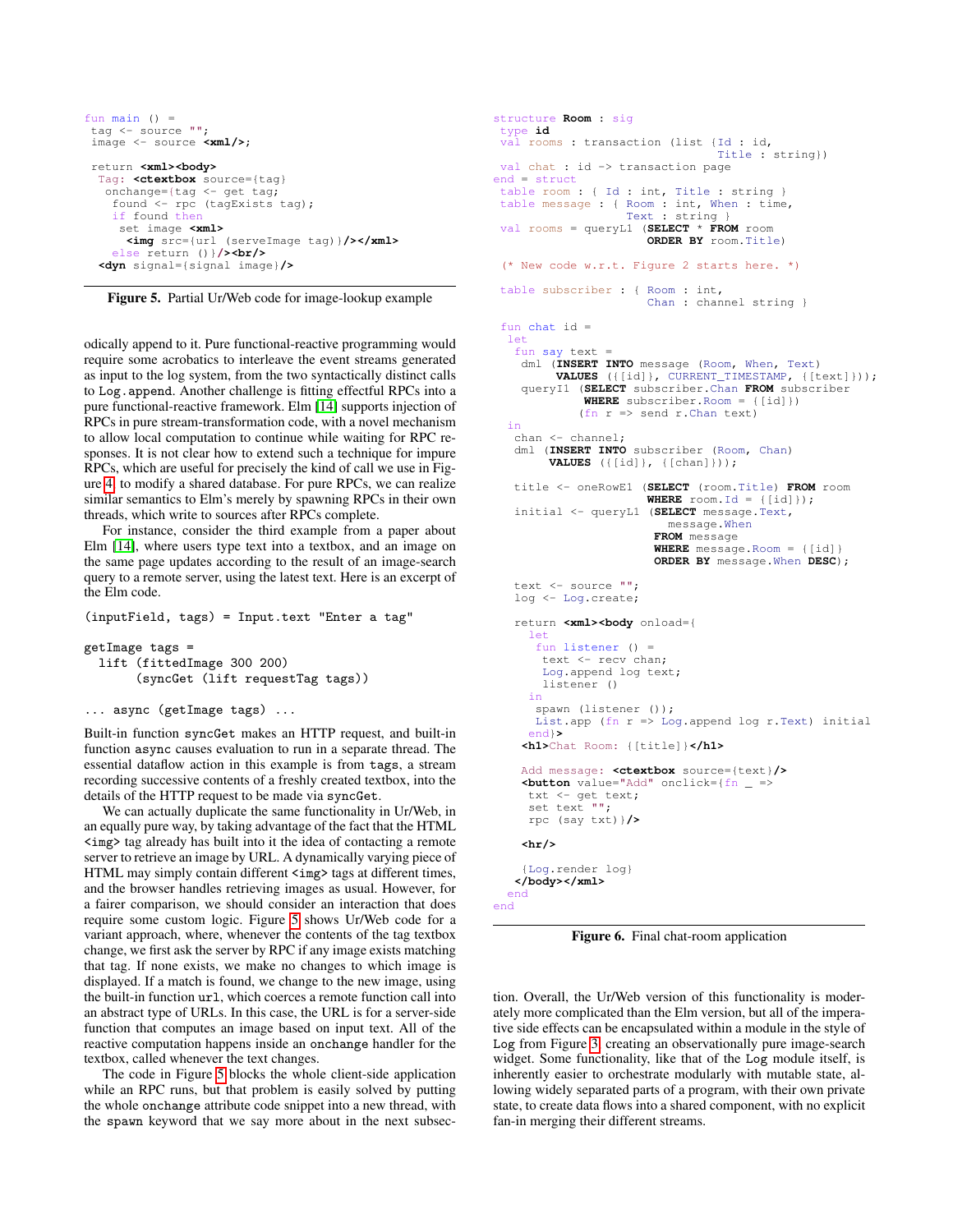#### 2.3 Message-Passing from Server to Client

Web browsers make it natural for clients to contact servers via HTTP requests, but the other communication direction may also be useful. One example is our chat application, where only the server knows when a client has posted a new message, and we would like the server to notify all other clients in the same chat room. Clients can *poll* the server with periodic HTTP requests, guaranteeing that the lag to learn of a new message will not exceed the polling period. Real-world applications often use a technique called *long polling*, where a client opens a connection and is willing to wait an arbitrary period of time for the server's response. The server can hold all of these long-poll connections open until there is a new event to distribute. The mechanics are standardized in recent browsers with the WebSockets protocol, providing an abstraction of bidirectional streams between clients and servers. Ur/Web presents an alternative abstraction (implemented with long polling) where servers are able to send typed *messages* directly to clients.

The messaging abstraction is influenced by concurrent programming languages like Erlang [\[1\]](#page-12-12) and Concurrent ML [\[31\]](#page-12-13). Communication happens over unidirectional *channels*. Every channel has an associated client and a type. The server may *send* any value of that type to the channel, which conceptually adds the message to a queue on the client. Clients asynchronously *receive* messages from channels for which they have handles, conceptually dequeuing from local queues, blocking when queues are empty. Any remote call may trigger any number of sends to any number of channels. All sends in a single remote call appear to take place atomically. Atomicity will be important in our chat-room example, to preserve a consistent global view of message order, when many simultaneous RPCs may be notifying the same set of clients with different messages.

The API for channels is straightforward:

|  | channel :: Type $\rightarrow$ Type                                                       |
|--|------------------------------------------------------------------------------------------|
|  | channel : $\forall \alpha$ transaction (channel $\alpha$ )                               |
|  | recv : $\forall \alpha$ channel $\alpha \rightarrow$ transaction $\alpha$                |
|  | send : $\forall \alpha$ . channel $\alpha \rightarrow \alpha \rightarrow$ transaction {} |

One wrinkle is that channel and send may only be called in serverside code, while recv may only be called in client-side code. A compiler analysis makes sure that functions are not called in the wrong places, and we have considered changing the types of the basic operations in a future Ur/Web version, so that standard type inference verifies sidedness properties.

Figure [6](#page-6-1) gives another reimplementation of Room, this time using channels to keep clients synchronized at all times, modulo small amounts of lag. We retain the same room and message tables as before, but we also add a new table subscriber, tracking which clients are listening for notifications about which rooms. (Thanks to Ur/Web's approach to encapsulation of database tables, we need not change any other source or configuration files just because we add a new private table.) Every row of subscriber has a room ID Room and a channel Chan that is able to receive strings.

Now the chat method begins by allocating a fresh channel with the channel operation, which we immediately insert into subscriber. Compared to Figure [4,](#page-5-0) we drop the client-side timestamp tracking. Instead, the server will use channels to notify all clients in a room, each time a new message is posted there. In particular, see the tweaked definition of say.

queryI1 Run an SQL query returning columns from just a single table (justifying the 1), applying a function to each result in order, solely for its imperative side effects (justifying the I).

We loop over all channels associated with the current room, sending the new message to each one.

There is one last change from Figure [4.](#page-5-0) The onload attribute of our <body> tag still contains code to run immediately after the page is loaded. This time, before we initialize the Log structure, we also create a new thread with the spawn primitive. That thread loops forever, blocking to receive messages from the freshly created channel and add them to the log.

Threads follow a simple *cooperative* semantics, where the programming model says that, at any moment in time, at most one thread is running *across all clients of the application*. Execution only switches to another thread when the current one terminates or executes a blocking operation, among which we have RPCs and channel recv. Of course, the Ur/Web implementation will run many threads at once, with an arbitrary number on the server and one JavaScript thread per client, but the implementation ensures that no behaviors occur that could not also be simulated with the simpler one-thread-at-a-time model.

This simple approach has pleasant consequences for program modularity. The example of Figure [6](#page-6-1) only shows a single program module taking advantage of channels. It is possible for channels to be used freely throughout a program, and the Ur/Web implementation takes care of routing messages to clients, while maintaining the simple thread semantics. For instance, the Log module could use channels privately, without disrupting the use of channels in Room. Manual long-polling approaches require explicit dispatching logic, to the different parts of an application waiting for server notifications, because in practice a client can only afford to have one long-polling connection active at once.

Figure [6](#page-6-1) contains no explicit deallocation of clients that have stopped participating. The Ur/Web implementation detects client departure using a heartbeating mechanism. When a client departs, the runtime system *atomically deletes from the database all references to that client's channels*. In this respect, channels in the database act like weak pointers. A database row with a field typed like channel T will be deleted outright when the owning client departs. When a row contains a field of type option (channel T), which may hold either a channel or a null value, references to dead channels are merely nulled out. All clean-up operations described in the last two sentences commute with each other, so there is no need to specify the order in which different channel references for a single departed client are dealt with. Automatic deletion of channel references provides a kind of modularity similar to what garbage collection provides for heap-allocated objects.

Before wrapping up the tutorial part of the paper, we want to emphasize how this sequence of examples has demonstrated key Ur/Web design principles. Early in the sequence, we settled on one interface for the Room module. As we progressed through fancier implementations, no changes were required to the main function or any global application configuration file. Strong encapsulation of module state guarantees that code outside the module cannot distinguish between alternatives. Throughout all versions of the application, we also maintained the simple concurrency abstraction of one thread running at a time, with context switches only at welldefined points.

## 3. Implementation

The Ur/Web compiler is implemented in Standard ML, in about 55,000 lines of code. It compiles Ur/Web source files to run on the server, as native POSIX Threads binaries via C; and on the client, as JavaScript. Compiled applications are linked with a runtime system, with both a server part, in about 5,000 lines of C; and a client part, in about 1,500 lines of JavaScript.

We summarize here some of the less obvious aspects of the implementation.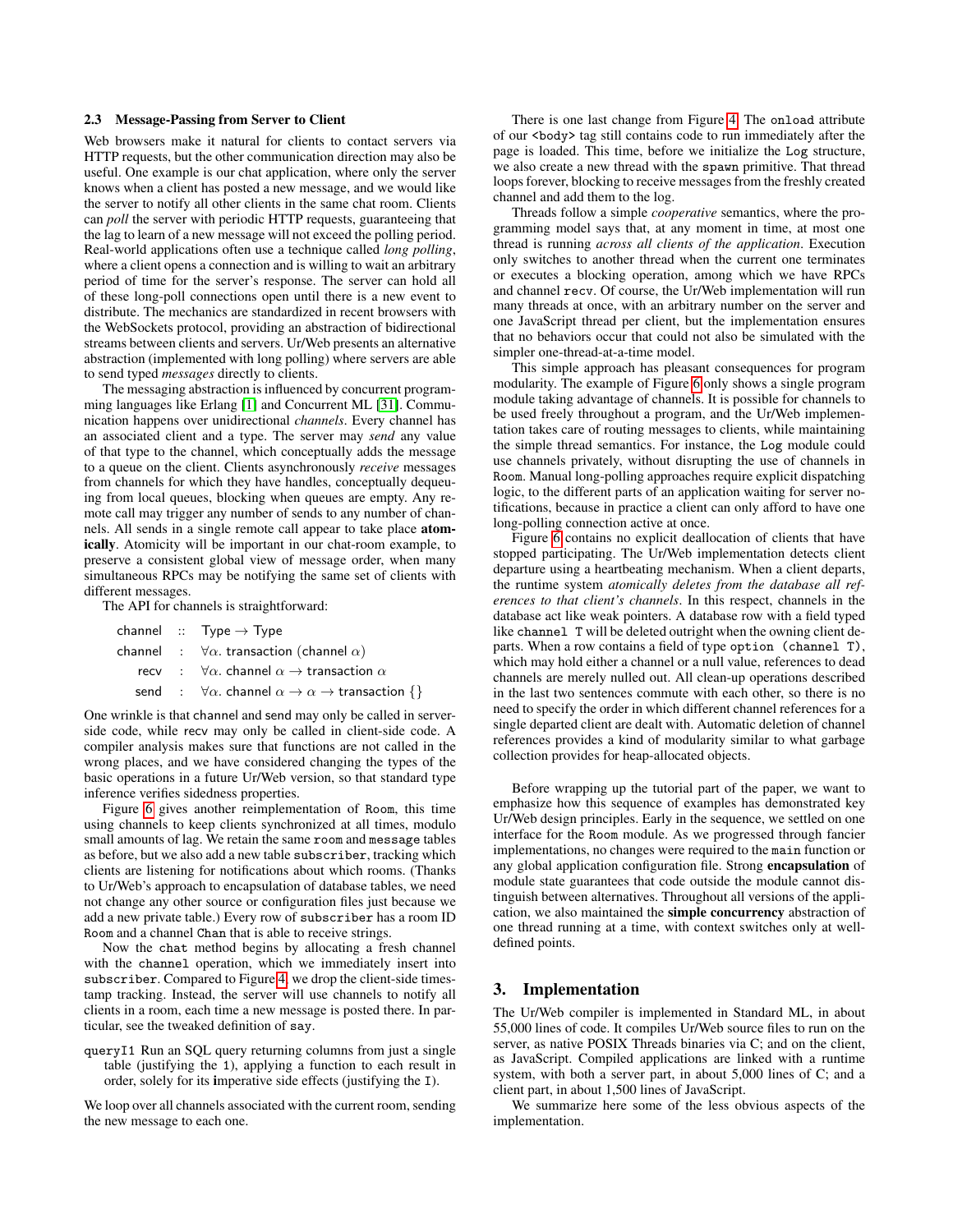## 3.1 Atomic Execution of Database Operations

The focus on atomic execution in Ur/Web is inspired by the database community's decades of experience with *transactions*[\[17\]](#page-12-14), an idea that originated in that world. Many production-quality database servers support various flavors of atomicity. Since version 9.1, PostgreSQL has supported truly atomic (serializable) transactions [\[30\]](#page-12-15). In other words, it looks to arbitrary database clients as if their sequences of SQL operations execute without interference by other threads. We recommend using Ur/Web with PostgreSQL, but it is also possible to use other backends that do not quite provide serializable transactions, at the cost of weakening Ur/Web's operational semantics.

We have been surprised at the near absence of programming frameworks that take advantage of serializable or almostserializable database transactions. Typically, database engines implement these abstractions with combinations of locking and optimistic concurrency. In either case, it is possible for operations to encounter serialization failures (with locking because of deadlock, and with optimistic concurrency because a conflict is detected). Popular SQL client libraries indicate serialization failure as just another error code returnable by any operation. Applications must check for this code after every operation, being prepared to do something sensible when it appears.

In contrast, Ur/Web hides serialization failures completely. Any serialization failure in an Ur/Web transaction execution *undoes and restarts the transaction*. The transaction monad is carefully designed so that all side effects may be undone as necessary. The Ur/Web runtime system uses C's setjmp/longjmp to allow reverting to the start of a transaction, from arbitrary code running within it. Since server threads share state only through the database, it is easy to run each remote call with a fresh private heap, so that undoing heap effects is a constant-time operation.

By hiding serialization failures automatically, Ur/Web is able to present to programmers the clean transactional abstraction sketched in the last section.

#### 3.2 Message Routing with Channels

It would violate the transactional abstraction to send messages to clients immediately during send operations. Instead, sends are appended to a thread-local log. At a transaction's *commit* point, where all operations have completed without serialization failures, we atomically execute all message sends.

The server may not connect directly to clients to hand off messages. Instead, clients periodically open long-polling connections to the server. If a client is connected at the point where the server wants to hand off a message, the message is written directly to the client, and the connection is closed. Otherwise, messages for clients are appended to server-side buffers maintained per client. If a client connects again when its buffer is nonempty, all queued messages are sent immediately as the HTTP response, and the connection is closed.

The last (implicit) ingredient of message routing is garbagecollecting dead channels. A heartbeat mechanism detects dead clients. For each application, the compiler generates a C function parameterized on a client ID, to remove all database references to that client. Whenever a client departs, that C function is run inside a transaction of its own. Since client data structures may be reused across departures, this use of database transactions interacts critically with transactions for normal remote calls, to ensure that messages are not accidentally sent to new clients who have taken over the data structures of intended recipients who have already departed. From the perspective of an atomic remote call, any client is either fully present or fully absent, for the whole transaction.

#### 3.3 Implementing Functional-Reactive GUIs

In earlier sections, we discussed how Ur/Web HTML fragments are implicitly instrumented for incremental recomputation via the signal monad. Each fragment is conceptually a function over the current values of all data sources, and the runtime system should understand well enough *which* sources matter for each fragment, to avoid wasteful recomputation of fragments that do not depend on a set of source changes. Implementing this semantics requires using custom data structures that are periodically transformed and installed into browsers' normal data structures for dynamic HTML trees, called the Document Object Model (DOM).

One key data structure appears in the JavaScript parts of the runtime system. Rather than representing HTML fragments as strings, we instead use what is morally an algebraic datatype with 3 constructors. The simplest constructor injects literal HTML strings. A two-argument constructor concatenates two values. Finally, one constructor injects a JavaScript function (compiled from Ur/Web code) that will be used as an event handler or signal, e.g. in an onclick or <dyn> signal attribute. This datatype is easily forced into normal HTML code, but the explicit closures within it force the JavaScript garbage collector to keep alive any objects that the handlers depend on.

A crucial piece of logic appears in the implementation of the <dyn> pseudotag, which injects signals into HTML fragments. The runtime system begins by evaluating the signal with the current data source values, producing a value in the datatype from the prior paragraph. That value is then forced into a normal HTML string, replacing all closure references with reads from positions of a global array where we have stashed the closures. In the new DOM tree node created from this code, we also record which slots in that closure array we have used. Additionally, the signal evaluation process saved the set of sources that were read. We only need to rerun the signal if any of these sources change. This set of sources is also saved in the new DOM node.

Data sources are represented as records containing data values and *sets of DOM nodes that are listening for changes*. Whenever a source changes, all listening nodes must be recomputed. Recomputation needs to deallocate the old HTML contents of a node, including freeing its global closures and removing it and its subtrees from the listener sets of sources. It is precisely to enable this cleanup that we save sets of closure slots and sources in each DOM node. Recomputation must also update these sets appropriately.

# 4. Evaluation

In this section, we evaluate the effectiveness of the Ur/Web implementation as a practical programming tool, considering both performance and programmer productivity. We start with a discussion of some microbenchmarks and then turn to a summary of deployed Ur/Web applications.

#### 4.1 Microbenchmarks

Readers might worry that Ur/Web's higher abstraction level vs. mainstream frameworks may bring an unacceptable performance cost. We briefly consider performance via microbenchmarks, where in important cases we find exactly the opposite comparison to less abstract frameworks.

An Ur/Web solution was entered into the TechEmpower Web Framework Benchmarks<sup>[3](#page-8-0)</sup>, a third-party comparison initiative run independently of the author of this paper, using contributed benchmark solutions from different communities, including an Ur/Web solution written in part by the author. Evaluation centers on *throughput* of Web applications, or how many concurrent requests

<span id="page-8-0"></span><sup>3</sup> <http://www.techempower.com/benchmarks/>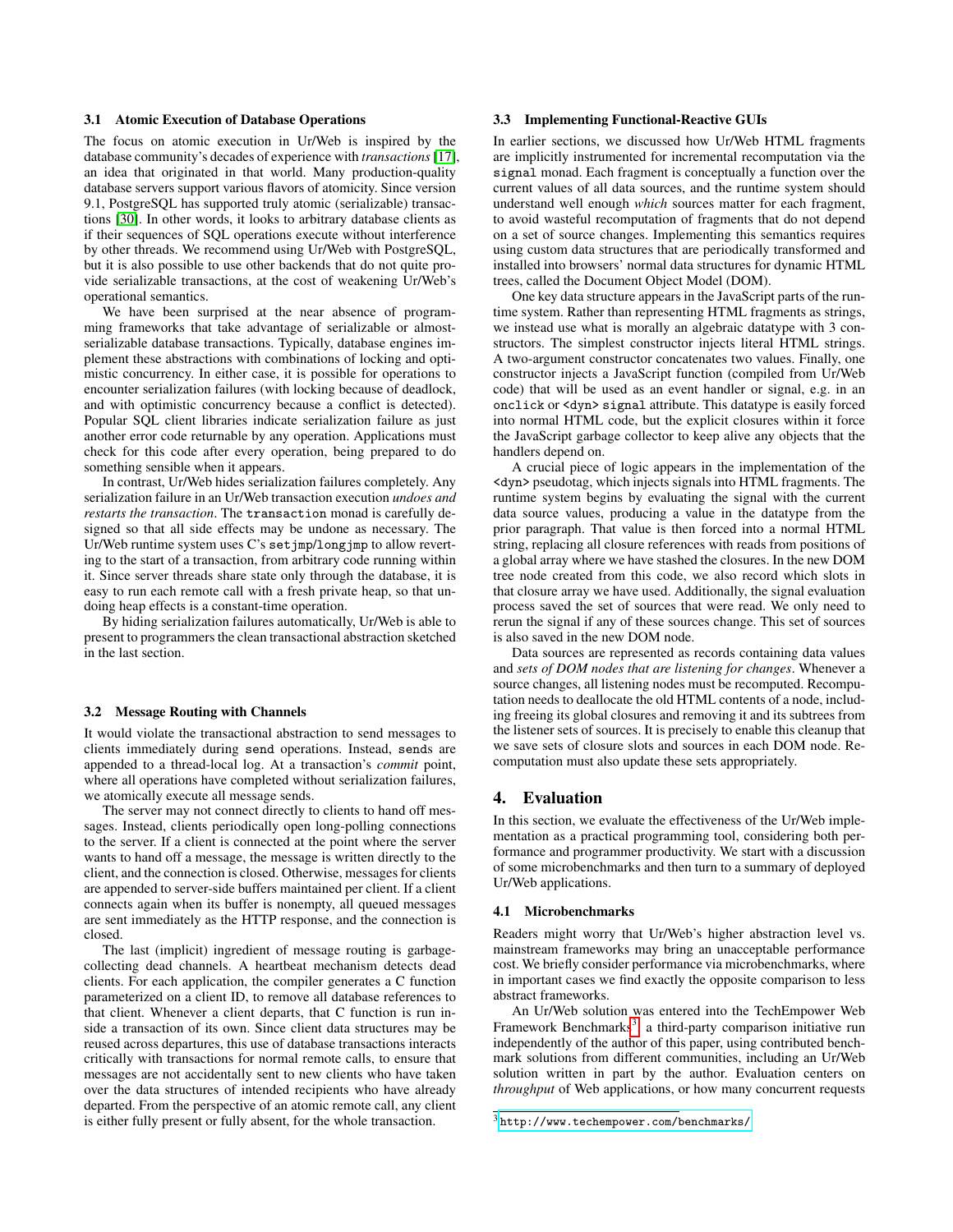their server-side pieces can handle per second. *Latency* (time to service a single request) is also measured, but not highlighted as much on the results pages.

Ur/Web does particularly poorly on a test with many database writes. Most frameworks in the competition do not enforce transactional semantics as Ur/Web does, and on every remote call we pay a performance cost for runtime analysis of transactional operations, paying the even higher cost of transaction restart when there is much contention. We hope to convince the benchmark coordinators to add a version of this test where implementations are required to use transactions.

However, on more realistic workloads, Ur/Web does very well. Exactly one test (fortunes) involves actual generation of HTML pages, based on results of database queries. On the benchmark's highest-capacity server, with 40 hardware threads all running Ur/Web server threads, Ur/Web achieves the best latency (2.1 ms) and the 4th-best throughput (about 110,000 requests per second) among all frameworks. This test (in Round 9 of the benchmarks) involved about 70 different configurations of about 60 different frameworks, including almost all of the most popular frameworks for real-world applications. We think these results are particularly encouraging given that our competitors are mostly not running within SQL transactions (i.e., they provide weaker semantics that make programming more challenging).

# 4.2 Deployed Applications

The Ur/Web implementation has been available as open source for long enough to develop a modest community of users. Beside the author of this paper, 12 users have contributed patches. Several serious Ur/Web applications have also been deployed on the Web. In this subsection, we summarize the ones we are aware of. Each is written by programmers outside the core Ur/Web development team, and there are no duplicate authors among the applications we survey, with one exception as noted below. Table [1](#page-10-0) lists the applications and their URLs and authors. Nearly all of these applications also use Ur/Web's *foreign function interface (FFI)*, for interfacing with C and JavaScript libraries.

We especially want to highlight the first entry in the table, a profitable business based on an Ur/Web application. BazQux Reader is a Web-based reader for feeds of syndicated content, via formats like RSS and Atom. It provides similar functionality to the late Google Reader, but with many extras, like reading comments on feeds in the same interface. BazQux mostly uses Ur/Web's reactive GUI features and RPCs, interfacing via our FFI to a Riak<sup>[4](#page-9-0)</sup> database that is kept up-to-date by a separate Haskell feed fetcher. As of this writing, there are about 2500 active BazQux users with paid subscriptions. Average load on the application is about 10 requests/second, with busy-period peaks above 150 requests/second. The Ur/Web source code of BazQux Reader is available publicly on GitHub<sup>[5](#page-9-1)</sup>.

The next two applications were developed by a single author. Both relate to the cryptographic currency bitcoin. The Bitparking Namecoin Exchange previously allowed visitors to trade bitcoins to do the equivalent of registering Internet domain names, within an alternative decentralized protocol for name mapping. It was decommissioned recently after 2 years of operation. The developer notes that most similar services were plagued by generic Web security problems (e.g., cross-site request forgery) in that period, but the Ur/Web-based exchange maintained a spotless record. The Bitcoin Merge Mining Pool has been running since 2011, managing a confederation of bitcoin miners. At its peak in 2013, about 10% of global progress in bitcoin mining worked through this application.

<span id="page-9-0"></span><sup>4</sup> <http://basho.com/riak/>

<span id="page-9-1"></span><sup>5</sup> <http://github.com/bazqux/bazqux-urweb>

It serves about 400 requests per second on average. This family of applications has mostly stressed Ur/Web's SQL interface, RPC system, and foreign-function interface (to connect to implementations of nontrivial cryptographic protocols).

The Big Map of Latin America is an animated presentation of that region's history. The user moves a slider widget to step through time, which places various icons around a colorful map, indicating events in categories like economics and the environment. Clicking on an icon opens an overlay with an illustrated article going into more detail. There is also a less-polished administrative interface for editing the history database with conventional HTML forms.

Ecosrv serves firmware upgrades for CGNAT network hardware devices, which connect to the Ur/Web application via an HTTP-based API. A more traditional GUI also displays statistics on recent activity. Ur/Web source code is available on GitHub<sup>[6](#page-9-2)</sup>.

Logitext is a graphical interface to sequent-calculus proofs, intended for use in teaching logic to undergraduates. Proof problems appear embedded within tutorial documents. Each solution is a tree of deduction steps, where the user adds a new step by clicking on the right subformula. The trees appear rendered in classic inference-rule notation. The backend for executing proof steps is the Coq proof assistant, invoked via RPCs and the FFI with some Haskell code involved.

Most of these applications' developers have no special connection to the Ur/Web development team, so their decisions to adopt Ur/Web provide some validation of the language design. We asked developers what they saw as the biggest positive and negative points of Ur/Web. There was a clear consensus that the biggest plus was the simple model for coding client-side GUIs that interact easily with server-side code. The most mentioned pain point was the way that the Ur/Web compiler checks that server-side code does not call functions that only make sense in the client, or vice versa. In designing the language, we were worried that it would be too complex to extend the type system to track such constraints, tagging monadic computation types with sidedness information. However, the approach we adopted instead, with ad-hoc static analysis on whole programs at compile time, leads to error messages that confuse even experienced Ur/Web programmers. In general, improvements to error messages and performance of the compiler (which does specialized whole-program optimization) are high on our list of future priorities.

One of the main motivations for designing the Ur language [\[8\]](#page-12-3) was supporting complex metaprogramming, with detailed compiletime checking of metaprograms inspired by dependent type theory. As far as we know, the production Ur/Web applications are currently making only modest use of metaprogramming, e.g. for small convenience operations related to polymorphic record and variant types. The HTML and SQL encodings make extensive use of typesystem features that go beyond those of ML and Haskell, but there has not yet been much direct adoption of such features outside the Ur/Web standard library.

## 5. Related Work

MAWL [\[2\]](#page-12-16) was an early domain-specific language for safe programming of form-based Web applications. The MAWL compiler did static verification of HTML validity and of compatibility between forms and handlers. MAWL included no features for building libraries of abstractions, as it tied together forms and handlers via fixed sets of template files.

Continuation-based Web application systems make a different set of trade-offs than Ur/Web does in supporting abstraction. The PLT Scheme Web Server [\[20\]](#page-12-6) provides completely first-class sup-

<span id="page-9-2"></span><sup>6</sup> <http://github.com/grwlf/urweb-econat-srv>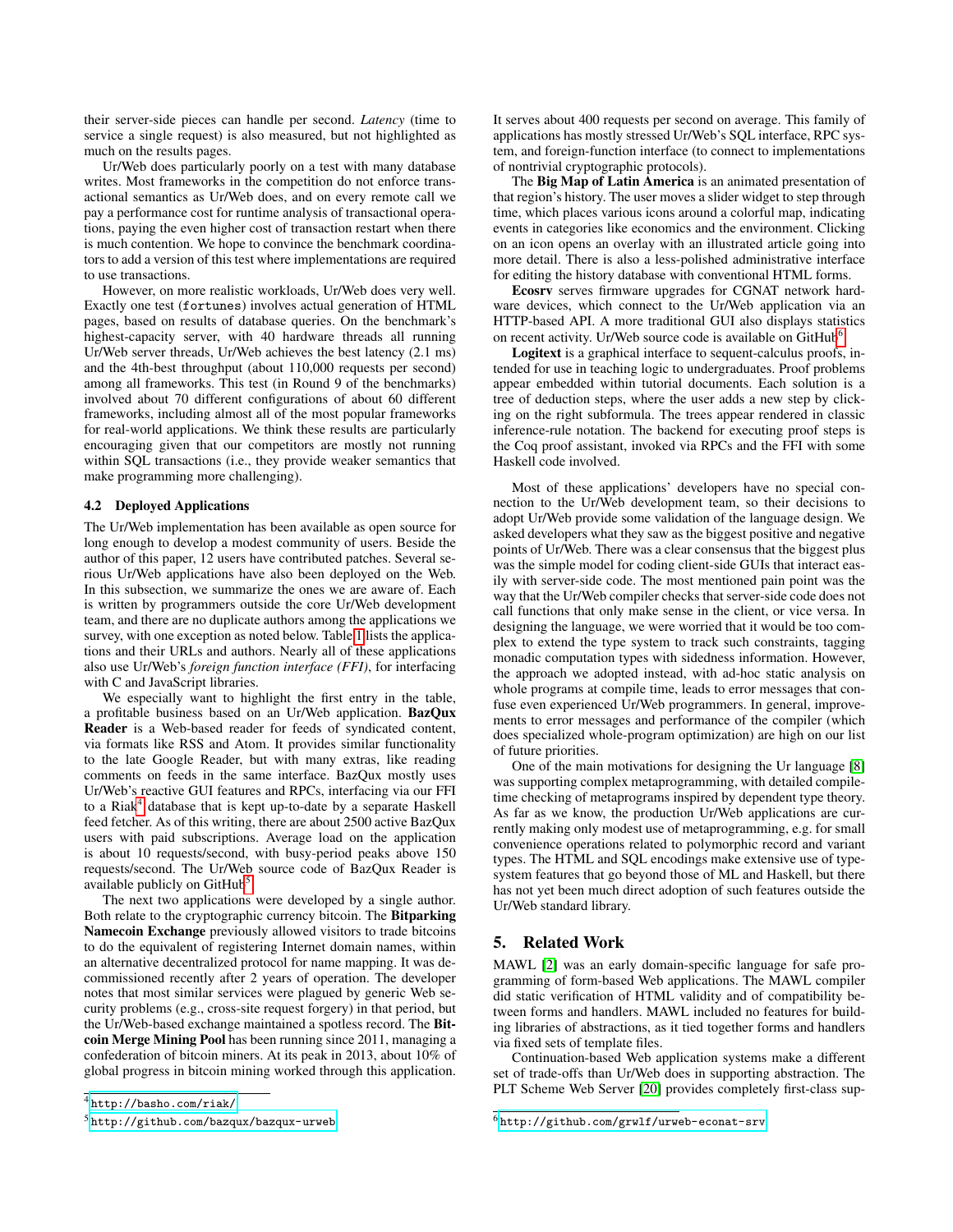| URL                                                          | Author            |
|--------------------------------------------------------------|-------------------|
| http://www.bazqux.com/                                       | Vladimir Shabanov |
| http://map.historyisaweapon.com/<br>Big Map of Latin America | Daniel Patterson  |
| Bitcoin Merge Mining Pool<br>http://mmpool.org/              | Chris Double      |
| http://exchange.bitparking.com/                              | Chris Double      |
| http://ecosrv.hit.msk.ru/                                    | Sergey Mironov    |
| http://logitext.mit.edu/                                     | Edward Z. Yang    |
|                                                              |                   |

<span id="page-10-0"></span>Table 1. Deployed Ur/Web applications

port for continuations-as-URLs, making it very easy to construct many useful abstractions. This platform works without a static type system, fitting the preferences of many programmers today. As a consequence, however, many kinds of strong encapsulation are impossible; for instance, the ability of programs to generate arbitrary HTML and JavaScript as strings means that any client-side component discipline can be subverted. Seaside [\[15\]](#page-12-17) provides strong encapsulation guarantees at the expense of not exposing continuations as first-class URLs. Seaside's component system also only runs server-side; client-side code uses the normal JavaScript model, with the document exposed as a mutable global variable, with subtrees assigned names from a global namespace.

As far as we are aware, no continuation-based systems give persistent resources like database tables first-class status, which prevents encapsulation of these resources. That design decision makes it easier to build on top of existing programming languages and provide simpler libraries. We expect that different developers will prefer different positions in this design space. We hope that many fans of strong encapsulation in object-oriented and functional languages will prefer the style advocated in this paper. We have not found any previous recommendations of that style, so part of our mission in this paper is to add such a recommendation to the larger debate.

Mutable state enables new modularity disciplines. Web cells [\[26\]](#page-12-18) are a variant of mutable references (implemented in the PLT Web Server) that provide the abstraction of each Web page having its own copy of the heap, while admitting efficient implementation. Initial Web cells implementations only worked with server-side storage of all continuations, which imposes significant storage requirements. More recent work [\[25\]](#page-12-19) has shown how to represent Web-cell-using continuations compactly enough that these continuations may be serialized in full within URLs. Ur/Web's more static approach makes it possible for an algorithm to find all possible entry points to an application, enabling rigorous verification and testing as in some past work doing static analysis on Ur/Web code for security [\[9\]](#page-12-20), while the PLT approach is more lightweight and easier for mainstream programmers to learn.

The Links [\[11\]](#page-12-1) language pioneered strong static checking of multiple-tier Web applications, where the code for all tiers is collected in a single language. Where Ur/Web includes explicit markers (e.g., rpc) of control transfer between client and server, Links follows a more implicit approach [\[13\]](#page-12-21), where different first-class functions are tagged as belonging to different sides and are automatically run on those sides when called. Links also includes a novel means of abstraction for HTML forms based on idioms [\[12\]](#page-12-22). Still, much of Ur/Web is inspired closely by Links and can be thought of as layering modularity features upon that foundation. Links does not include a module system or other vehicle for type abstraction, and any piece of Links code may access any database table or DOM subtree by referring to its textual name. Some other similar systems have been presented, including JWIG [\[10\]](#page-12-23), which is a Java extension based around new types and program analysis.

Hop [\[33\]](#page-12-24) is another unified Web programming language, this time dynamically typed and based on Scheme. Many elements are

quite similar to the patterns demonstrated in our Ur/Web examples, including a simple RPC syntax (to server endpoints called *services*) and a quotation and antiquotation convention for easy mixing of server- and client-side code. GUI interaction follows the usual browser model, where a page is a mutable tree that can be walked arbitrarily by any client-side code. Hop is based on no distinguished database integration, instead supporting access to a variety of database systems via libraries. Hop servers support a novel means of configurable concurrency for pipeline execution [\[32\]](#page-12-25), but we do not believe that any transaction-based model has been implemented, and it does not seem obvious how to implement such a configuration without more fundamental language support. The HipHop extension [\[5\]](#page-12-26) uses synchronous reactive programming to support a different declarative style of organizing interactions between stages of processes that span clients and servers.

Ocsigen [\[3,](#page-12-27) [4\]](#page-12-28) is an OCaml-based platform for building dynamic Web sites in a unified language, with static typing that rules out many potential programming mistakes. The concurrency model [\[36\]](#page-12-29) is cooperative multithreading, on both client and server. The Ocsigen ecosystem includes libraries for both statically typed SQL database access and server-to-client message passing, the latter via a mechanism called *buses*. There is no support for grouping the two sorts of actions into transactions; rather, the semantics is the usual interleaving one, with cooperative context-switch points. The SQL library also allows arbitrary access to any table from any module that knows its string name, even allowing different modules to declare different versions of a table with different, incompatible types. There is optional library support for a functional-reactive GUI programming style.

The Opa language<sup>[7](#page-10-1)</sup> is another statically typed unified language for database-backed Web applications. Its database integration is with the nonrelational system MongoDB<sup>[8](#page-10-2)</sup>, which does not support transactions, so Opa inherits a semantics that exposes interleaving of concurrent requests. Opa supports a precursor to the sort of database table encapsulation that we have described, where modules may declare private components of the database state. However, the Opa mechanism forces programmers to assign components names in a global namespace. The compiler will prevent duplicate use of a name, which thwarts threats against encapsulation, but which also forces authors of different modules to coordinate on a naming scheme. Similar issues arise in Opa's use of a mostly standard model of client-side GUIs, where elements are assigned textual names in a global namespace, and where the visible page is changed by mutating elements directly.

Strong encapsulation has been supported through capability systems [\[22\]](#page-12-30), including the Capsules system [\[21\]](#page-12-31) for isolating Web servlets. Capsules is built on top of Java, so, compared to Ur/Web, it provides an easier migration path for mainstream programmers. However, Capsules does not support database access, and, among cookies and other persistent values that are supported, true encapsulation is not possible. The reason is that a Capsules application must

<span id="page-10-1"></span> $^7$ <http://opalang.org/>

<span id="page-10-2"></span><sup>8</sup> <http://www.mongodb.org/>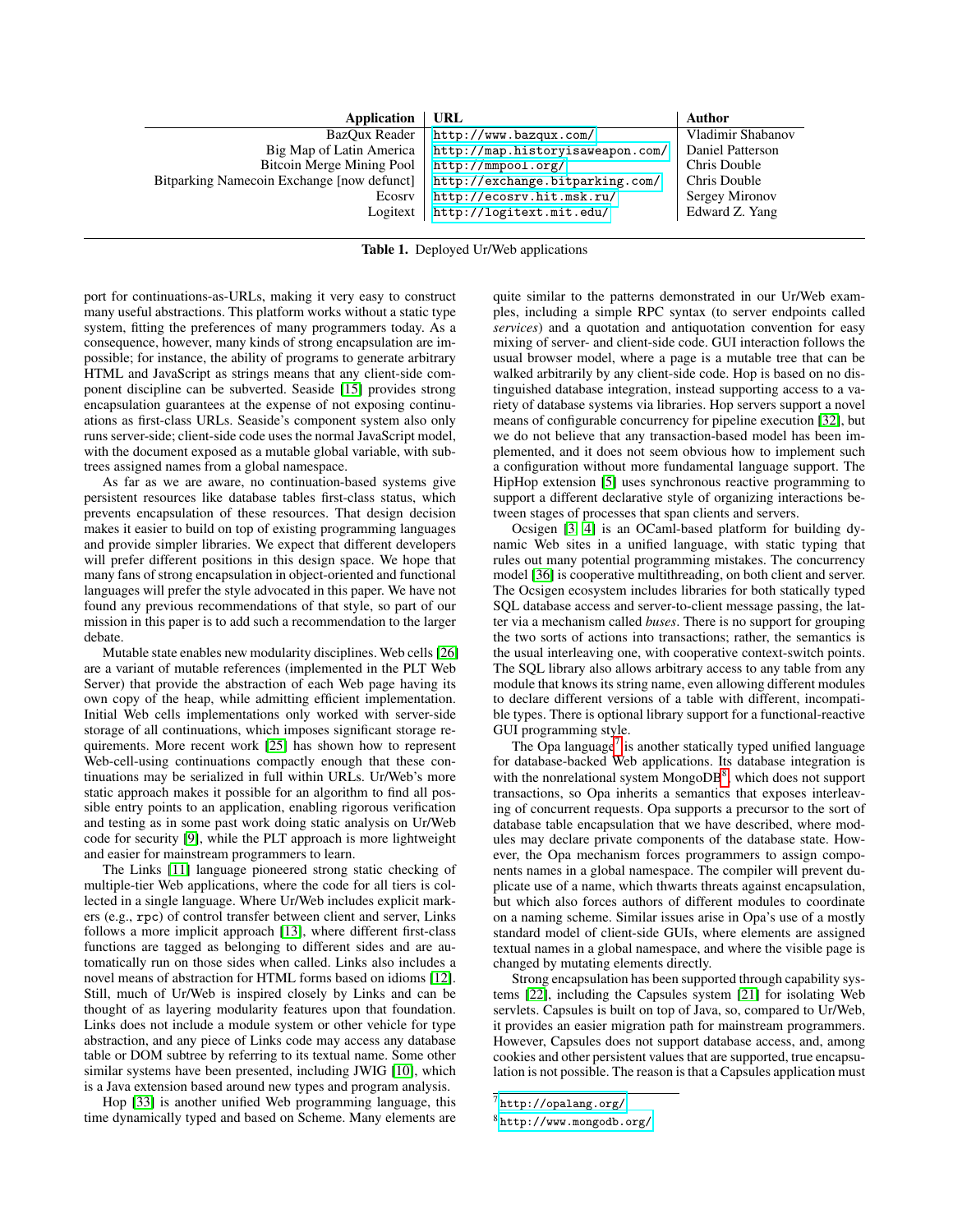contain trusted code to delegate persistent resources to components, which implies that a component must know which resources its subcomponents use. In Ur/Web, components use special declarations like table to, in effect, seed their initial capability sets in a static and modular way.

Some ostensibly capability-safe subsets of JavaScript have been proposed, including Caja<sup>[9](#page-11-0)</sup>. Formal analysis using operational semantics [\[24\]](#page-12-32) has uncovered holes in some of these languages and suggested practical formal conditions that guarantee absence of holes. That line of work is complementary to our approach from this paper, as it provides a simple foundation without suggesting which abstractions should be built on it. With Ur/Web's current implementation, we depend on the fact that all modules are compiled from type-checked Ur/Web source. Instead, we could target some common safe JavaScript subset, ensuring safe interoperation with components built directly in JavaScript or with other compilers.

Several other languages and frameworks support functionalreactive programming for client-side Web GUIs, including Flapjax [\[28\]](#page-12-10), which is available in one flavor as a JavaScript library; and Elm [\[14\]](#page-12-11), a new programming language. These libraries implement the original, "pure" version of functional-reactive programming, where key parts of programs are written as pure functions that transform input streams into streams of visible GUI content. Such a style is elegant in many cases, but it does not seem compatible with the modularity patterns we demonstrated in Section [2.2.1,](#page-4-1) where it is natural to spread input sources to a single stream across different parts of a program. Ur/Web supports that kind of modularity by adopting a hybrid model, with imperative event callbacks that trigger recomputation of pure code.

As far as we are aware, Ur/Web was the first Web programming tool to support impure functional-reactive programming, but the idea of reactive GUI programming in JavaScript is now mainstream, and too many frameworks exist to detail here.

One popular JavaScript framework is Meteor $^{10}$  $^{10}$  $^{10}$ , distinguished by its support for a particular reactive programming style. It integrates well with mainstream Web development tools and libraries, which is a nontrivial advantage for most programmers. Its standard database support is for MongoDB, with no transactional abstraction or other way of taming simultaneous complex state updates. Like Opa, Meteor allows modules to encapsulate named database elements, but an exception is thrown if two modules have chosen the same string name for their elements; module authors must coordinate on how to divide a global namespace. Meteor supports automatic publishing of server-side database changes into clientside caches, and then from those caches into rendered pages. In addition to automatic updating of pages based on state changes, a standard DOM-based API for walking document structure and making changes imperatively is provided, though it is not very idiomatic. Meteor's machinery for reactive page updating involves a more complex API than in Ur/Web. Its central concept is of *imperative* functions that need to be rerun when any of their dependencies change, where Ur/Web describes reactive computations in terms of *pure* code within the signal monad, such that it is easy to rerun only *part* of a computation, when not all of its dependencies have changed. Forcing purity on these computations helps avoid the confusing consequences of genuine side effects being repeated on each change to dependencies. The 7 lines of code near the start of Section [2.2.1,](#page-4-1) together with the  $\langle \text{dyn}\rangle$  pseudotag, give the complete interface for reactive programming in Ur/Web, in contrast with tens of pages of documentation (of dynamically typed functions) for Meteor.

Other popular JavaScript frameworks include Angular.js $^{11}$  $^{11}$  $^{11}$ , Backbone<sup>[12](#page-11-3)</sup>, Ractive<sup>[13](#page-11-4)</sup>, and React<sup>[14](#page-11-5)</sup>. A commonality among these libraries seems to be heavyweight approaches to the basic structure of reactive GUIs, with built-in mandatory concepts of models, views, controllers, templates, components, etc. In contrast, Ur/Web has its 7-line API of sources and signals. These mainstream JavaScript frameworks tend to force elements of reactive state to be enumerated explicitly as fields of some distinguished object, instead of allowing data sources to be allocated dynamically throughout the modules of a program and kept as private state of those modules.

Microsoft's TouchDevelop [\[6,](#page-12-33) [35\]](#page-12-34) is another recent Web language design, intended to appeal to novices. TouchDevelop allows client code to manipulate distributed data structures directly, applying distributed-systems techniques automatically to enforce eventual consistency. Consequences of such changes flow automatically into affected parts of documents, in a partly functional-reactive style. Allowing direct manipulation of data structures by clients raises security concerns, which Ur/Web avoids by funneling all such manipulations through RPCs from client to server, running code in a trusted environment where appropriate checks may be applied, with the chance to use message-passing channels to notify clients of updates in a globally consistent order. In general, the TouchDevelop model seems superior for newcomers to Web programming, while Ur/Web offers better robustness in a few senses.

The transactional abstraction has also been exposed in highlevel programming languages via the software transactional memory model [\[34\]](#page-12-35), for instance in GHC Haskell [\[18\]](#page-12-36). Such systems provide a transactional interface over the classic model of mutable, linked objects in a garbage-collected heap. Ur/Web's transaction monad is actually much closer to the original idea of transactions from databases. The only mutable server-side state in an Ur/Web application is in the SQL database (where columns have only primitive types) and in message queues of channels, so there is no need to do, e.g., conflict analysis on traces of accesses to pointer-based data structures.

#### 6. Conclusion

We have presented the design of Ur/Web, a programming language for Web applications, focusing on a few language-design ideas that apply broadly to a class of distributed applications. Our main mission is to promote two desiderata that programmers should be asking for in their Web frameworks, but which seem almost absent from mainstream discussion. First, while mainstream practice is drifting further away from the conceptual simplicity of transactions and atomic execution of units of concurrent work, we suggest holding on to simple concurrency models, unless forced away from them by performance concerns. Second, while language-enforced encapsulation is widely praised for conventional data structures, we suggest that it ought to be generalized to key pieces of Web applications, like database tables and HTML subtrees, importing familiar software-engineering benefits with new twists. Ur/Web is already being used in serious production applications, and we hope languages adopting our principles can continue to help programmers realize nontrivial functionality with less effort and more confidence in correctness.

<span id="page-11-0"></span><sup>9</sup> <http://code.google.com/p/google-caja/>

<span id="page-11-1"></span><sup>10</sup> <http://www.meteor.com/>

<span id="page-11-2"></span><sup>11</sup> <https://angularjs.org/>

<span id="page-11-3"></span><sup>12</sup> <http://backbonejs.org/>

<span id="page-11-4"></span><sup>13</sup> <http://www.ractivejs.org/>

<span id="page-11-5"></span><sup>14</sup> <http://facebook.github.io/react/>